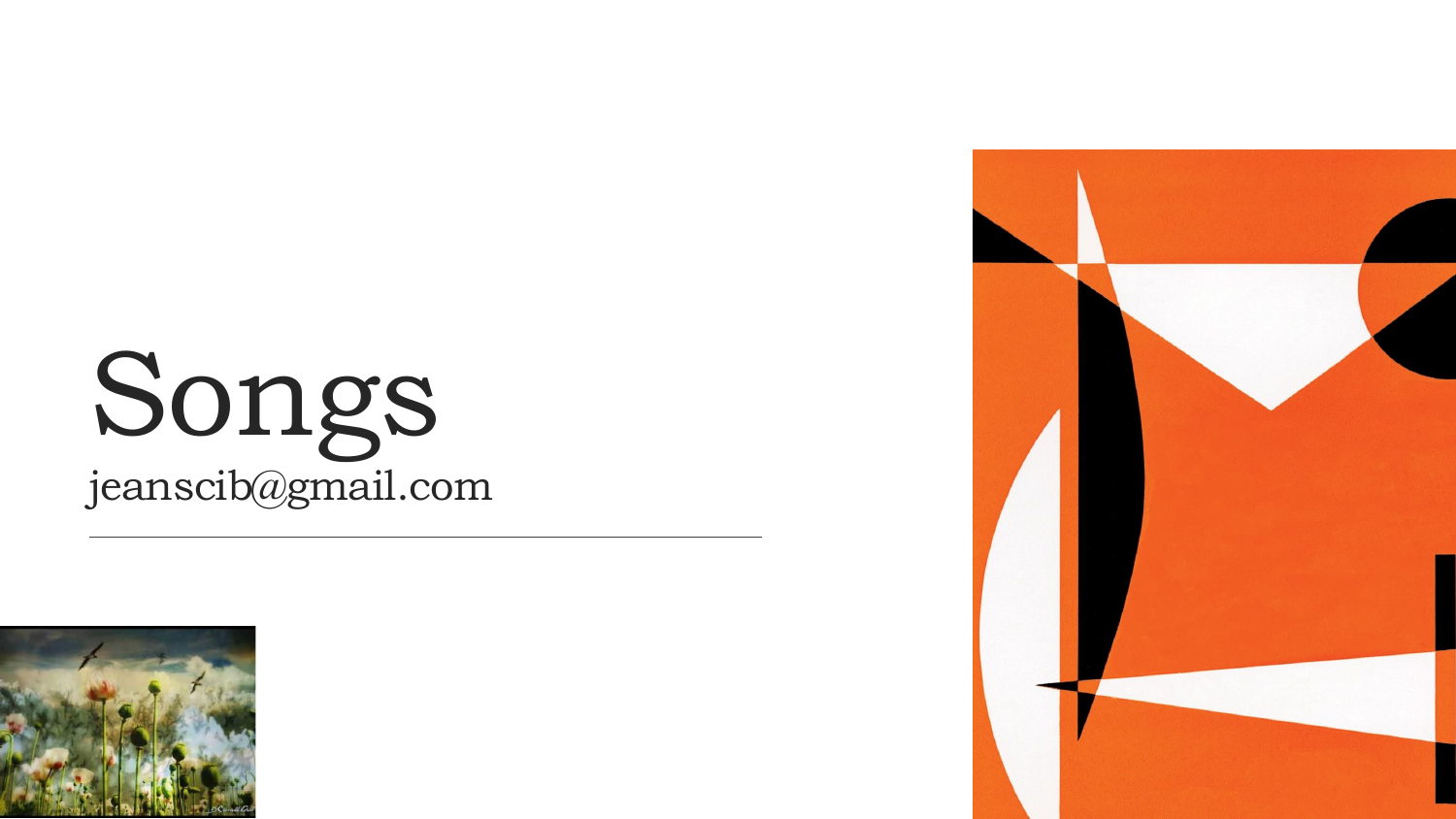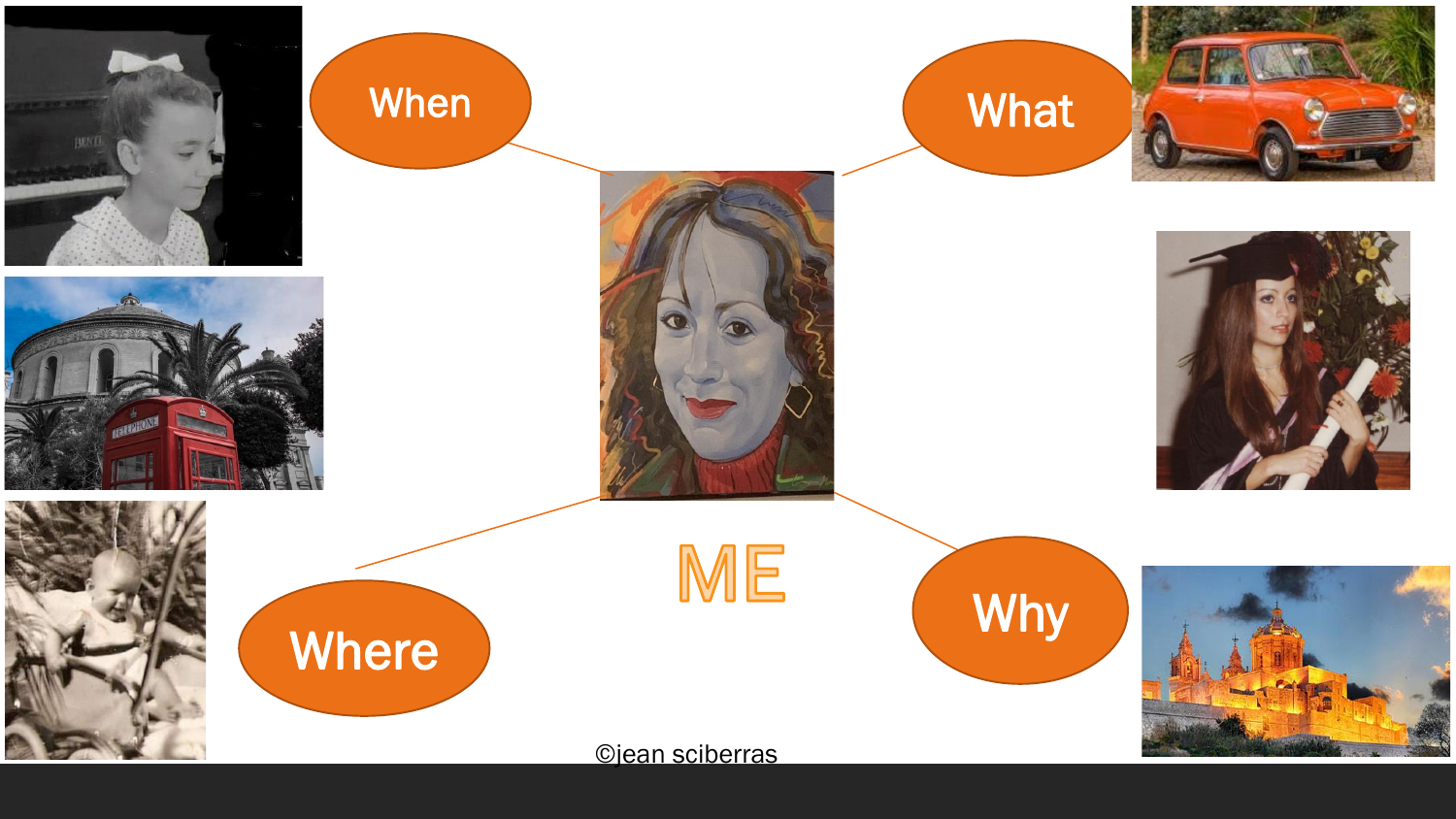# Work in pairs



©jean sciberras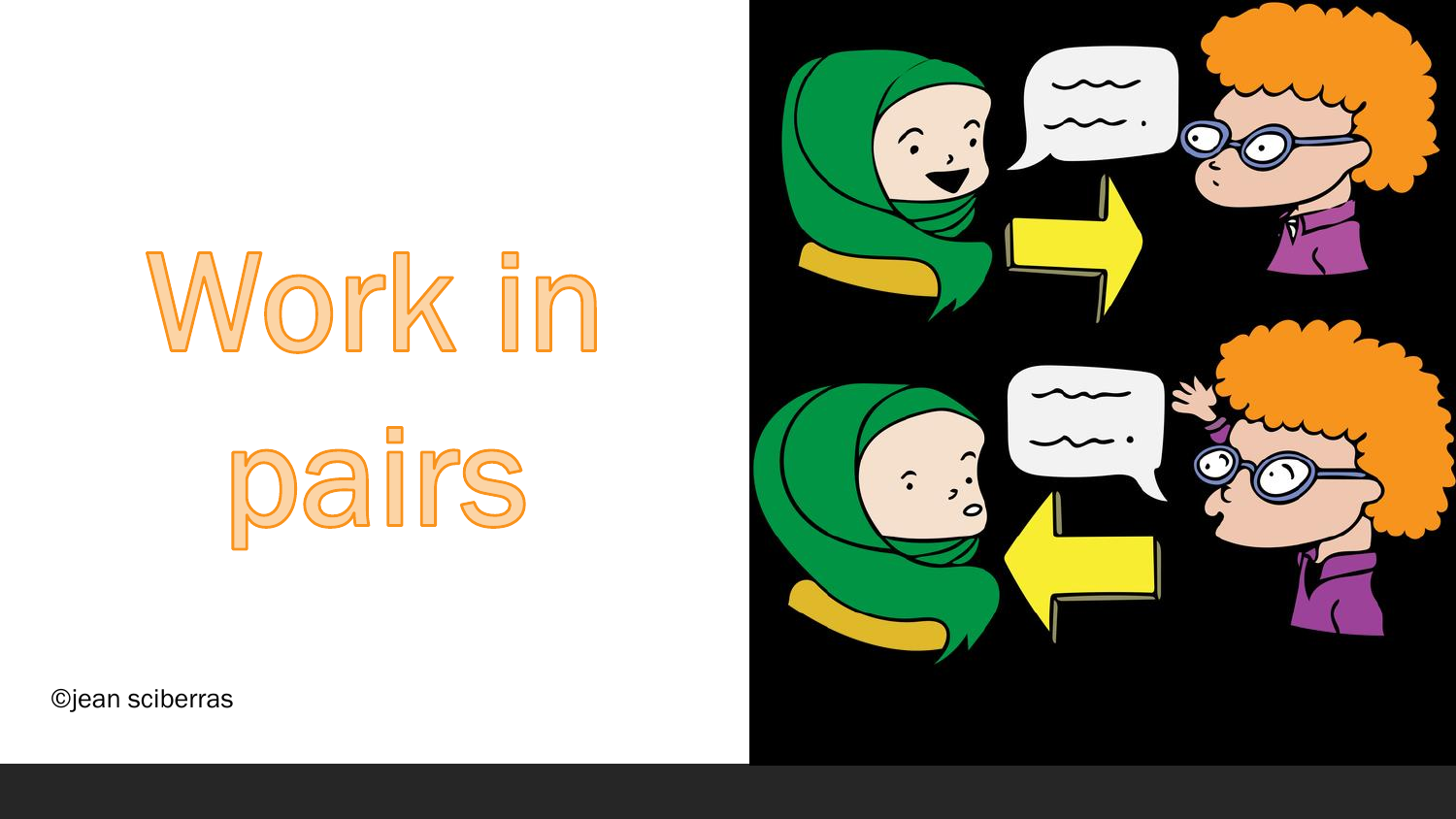### *Reformulation of questions:*

When did I/you/he/she/we/they/…? Where did he…? When did he…? How did he…? Why did he…? Who did he…?

Was he…?

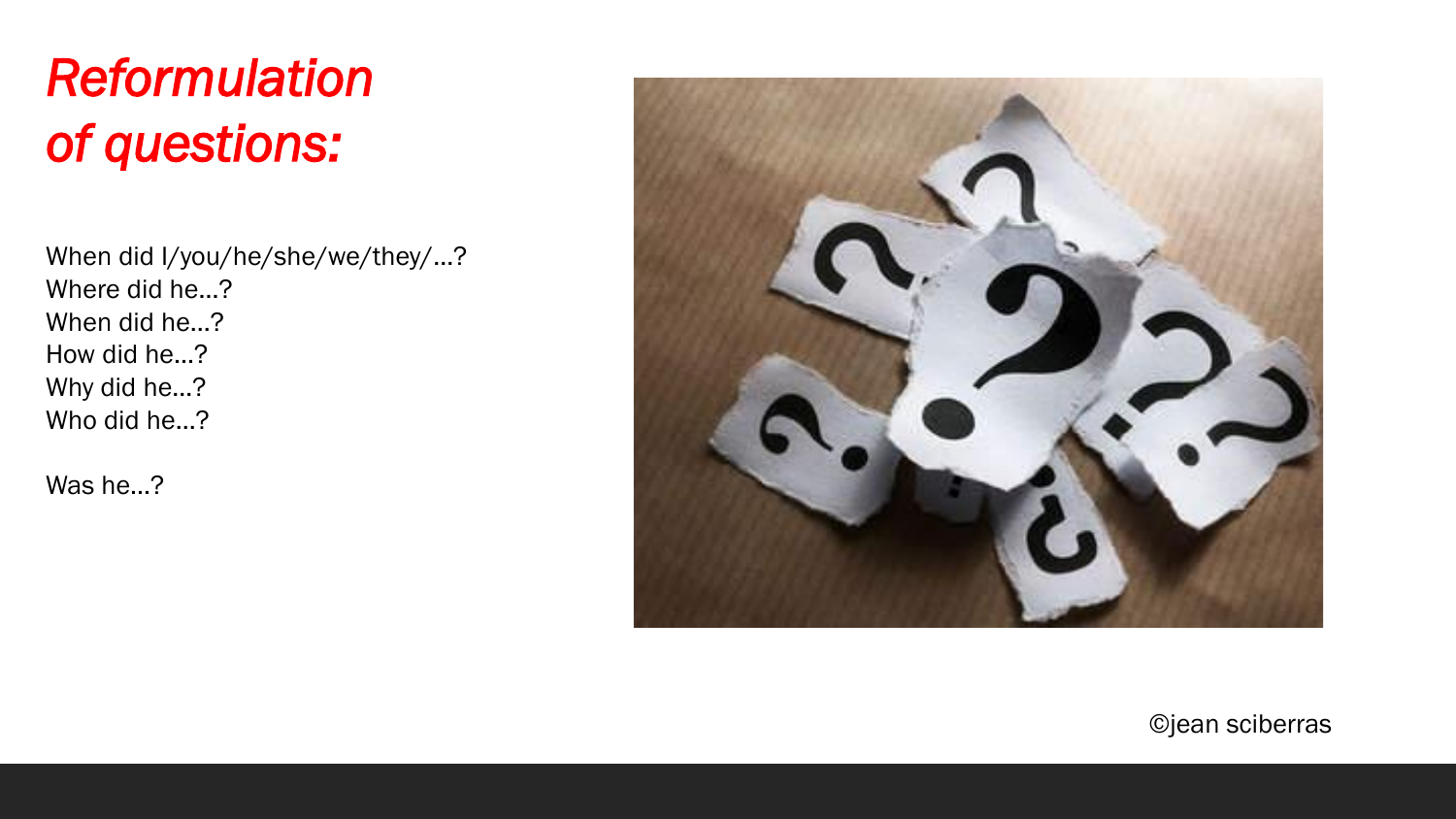**Pre-Teaching some words** 

#### **stutter**  $\sqrt{\text{state}^r / (N+V)}$

fitting in / fittin/ (phrasal verb)

#### $\textsf{assert}$  /əsemblər/(N)

**debuted** /'deibju:d/ (V, past simple)

fickle  $/$  fik( $\theta$ ) $/$  (adj)

©jean sciberras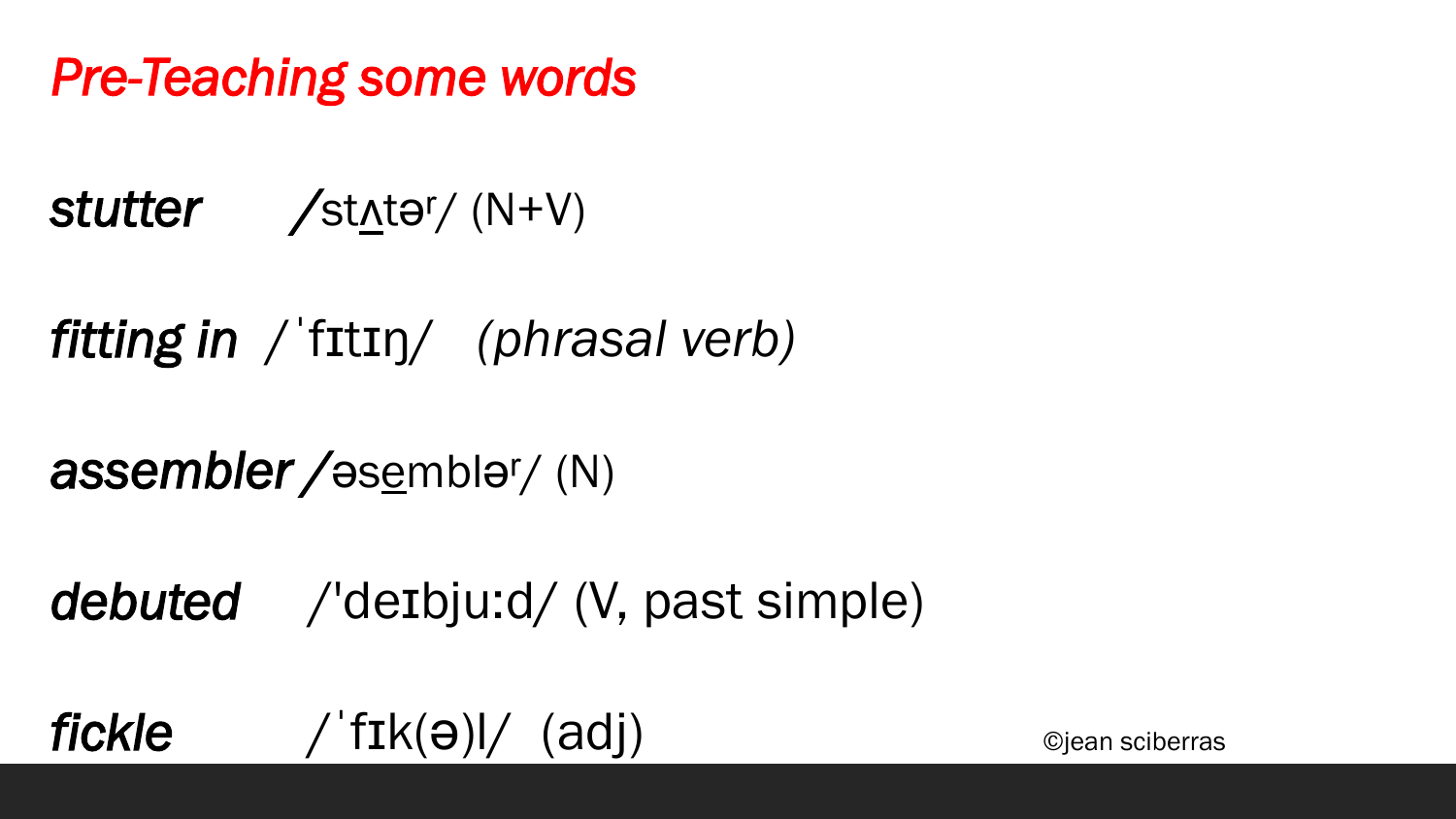Bill Withers, the influential US soul singer who wrote Lean on Me, Ain't No Sunshine and Lovely Day has died aged 81 of heart complications, according to a statement from his family.

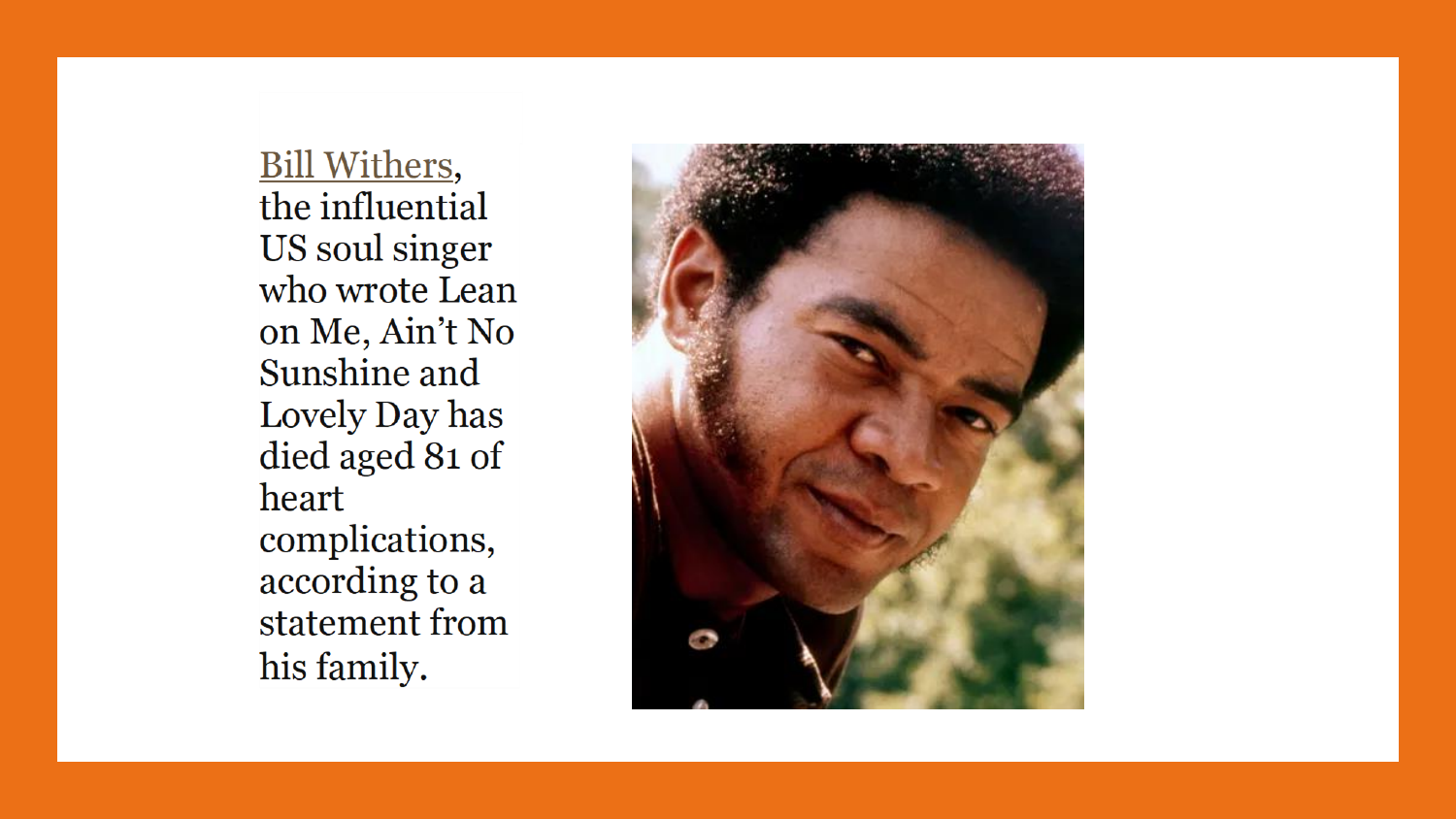

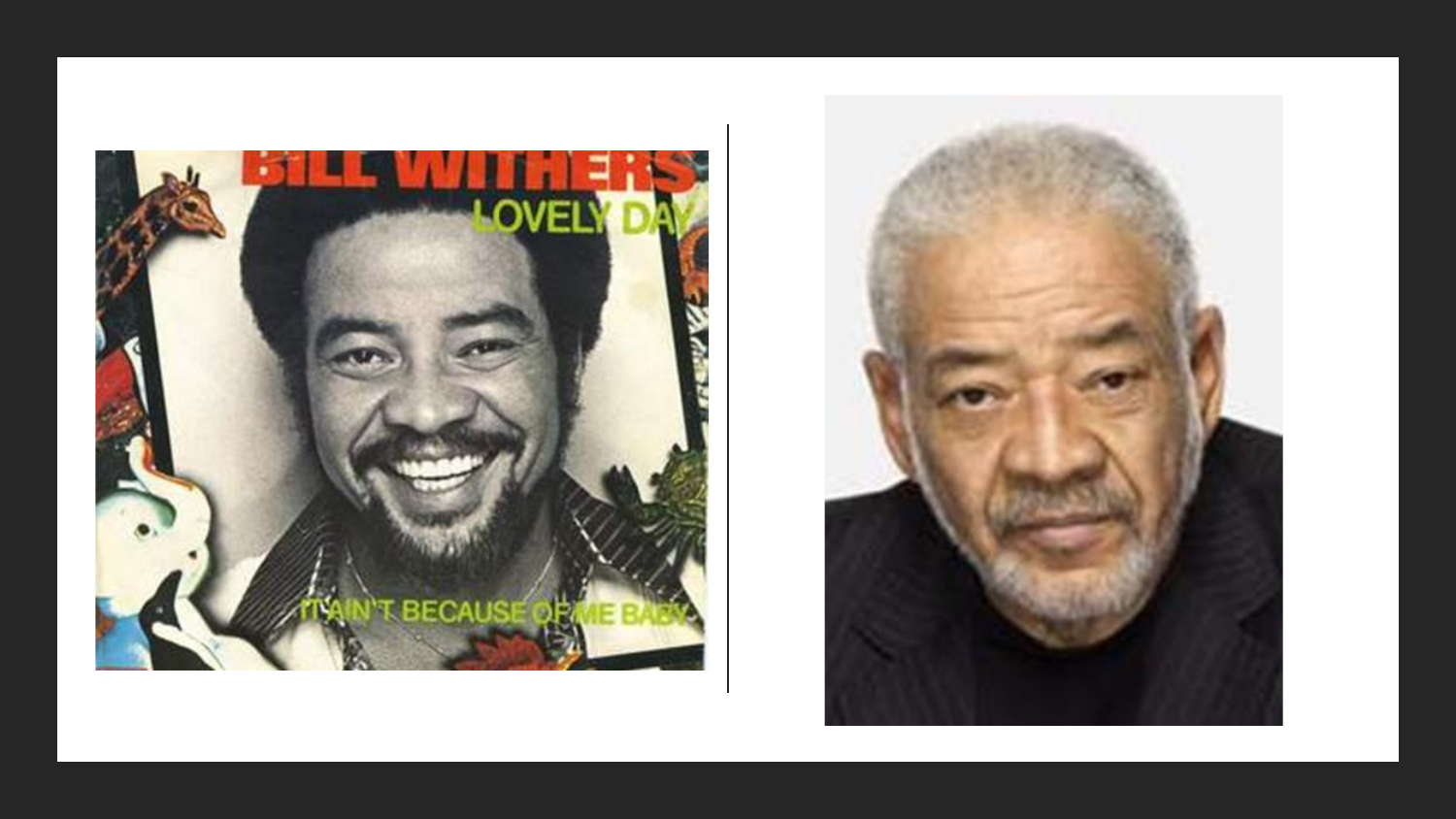A

Bill Withers, the youngest of children, was born in the small coal-mining town of Slab Fork, West Virginia on July 4, 1938. He was born with a stutter and later said he had a hard time fitting in. He was \_\_\_ \_\_\_\_\_ old when his father died. Withers enlisted in the United States Navy at the age of 17, and served for \_\_\_\_\_\_ \_\_\_\_, during which time he became interested in singing and writing songs. He left the Navy in 1965, and relocated to <u>equal</u> in 1967 to start a music career. Withers worked as an assembler for several different companies, including Douglas Aircraft Corporation, while recording demo tapes with his own money and performing  $\frac{1}{\sqrt{2}}$   $\frac{1}{\sqrt{2}}$   $\frac{1}{\sqrt{2}}$ . When he debuted with the song "Ain't No Sunshine" in 1971, he refused to resign from his job because he believed the music business was a fickle industry.

https://en.wikipedia.org/wiki/Bill\_Withers [https://www.theguardian.com/music/2020/apr/03/bill](https://www.theguardian.com/music/2020/apr/03/bill-withers-influential-soul-singer-dies-aged-81)withers-influential-soul-singer-dies-aged-81 ©jean sciberras ©jean sciberras

Bill Withers, the youngest of six children, was born in the small coal-mining town of Slab Fork, West Virginia on

B

\_\_\_\_ \_\_\_\_. He was born with a stutter and later said he had a hard time fitting in. He was 13 years old when his father died. Withers enlisted in the United States Navy at the age \_\_ \_\_\_\_\_, and served for nine years, during which time he became interested in singing and writing songs. He left the Navy \_\_ \_\_\_\_\_,and relocated to Los Angeles in 1967 to start a sample career. Withers worked as an assembler for several different companies, including Douglas Aircraft Corporation, while recording demo tapes with his own money and performing in clubs at night. When he debuted with the song "Ain't No Sunshine" \_ \_\_\_\_\_, he refused to resign from his job because he believed the music business was a fickle industry.

https://en.wikipedia.org/wiki/Bill\_Withers [https://www.theguardian.com/music/2020/apr/03/bill](https://www.theguardian.com/music/2020/apr/03/bill-withers-influential-soul-singer-dies-aged-81)withers-influential-soul-singer-dies-aged-81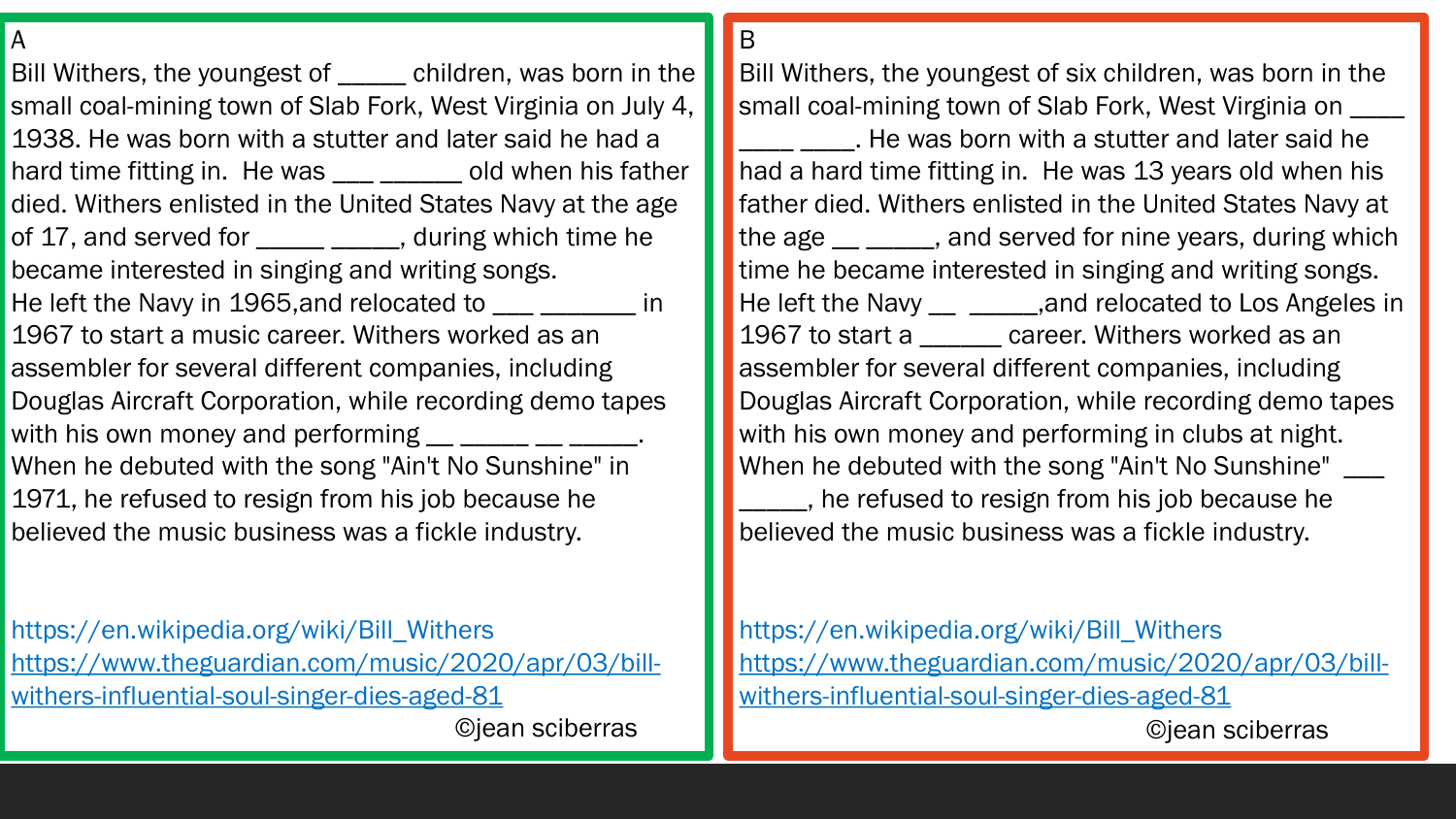*Bill Withers, the youngest of \_\_\_\_\_ children, was born in the small coal-mining town of Slab Fork, West Virginia on July 4, 1938. He was born with a stutter and later said he had a hard time fitting in. He was \_\_\_ \_\_\_\_\_\_ old when his father died. Withers enlisted in the United States Navy at the age of 17, and served for \_\_\_\_\_ \_\_\_\_\_, during which time he became interested in singing and writing songs.* 

*He left the Navy in 1965,and relocated to \_\_\_ \_\_\_\_\_\_\_ in 1967 to start a music career. Withers worked as an assembler for several different companies, including Douglas Aircraft Corporation, while recording demo tapes with his own money and performing \_\_ \_\_\_\_\_ \_\_ \_\_\_\_\_. When he debuted with the song "Ain't No Sunshine" in 1971, he refused to resign from his job because he believed the music business was a fickle industry.* 

*In 1976, Withers married his \_\_\_\_\_\_\_\_\_\_ wife, Marcia Johnson. They had two children, Todd and Kori. Marcia eventually assumed the direct management of his Beverly Hills–based publishing companies, in which his children also became involved as they became adults.* 

*Withers died in Los Angeles on March 30, 2020, from \_\_\_\_\_\_ \_\_\_\_\_\_\_\_\_\_\_\_\_\_ His family announced his death on April 3, 2020, saying they are devastated by the loss of our beloved, devoted husband and father. A solitary man with a heart driven to connect to the world at large, with his poetry and music, he spoke honestly to people and connected them to each other. As private a life as he lived close to intimate \_\_\_\_\_\_\_\_ \_\_\_* 

*\_\_\_\_\_\_\_\_, his music forever belongs to the world. In this difficult time, we pray his music offers comfort and entertainment as fans hold tight to loved ones.*

https://en.wikipedia.org/wiki/Bill\_Withers



©jean sciberras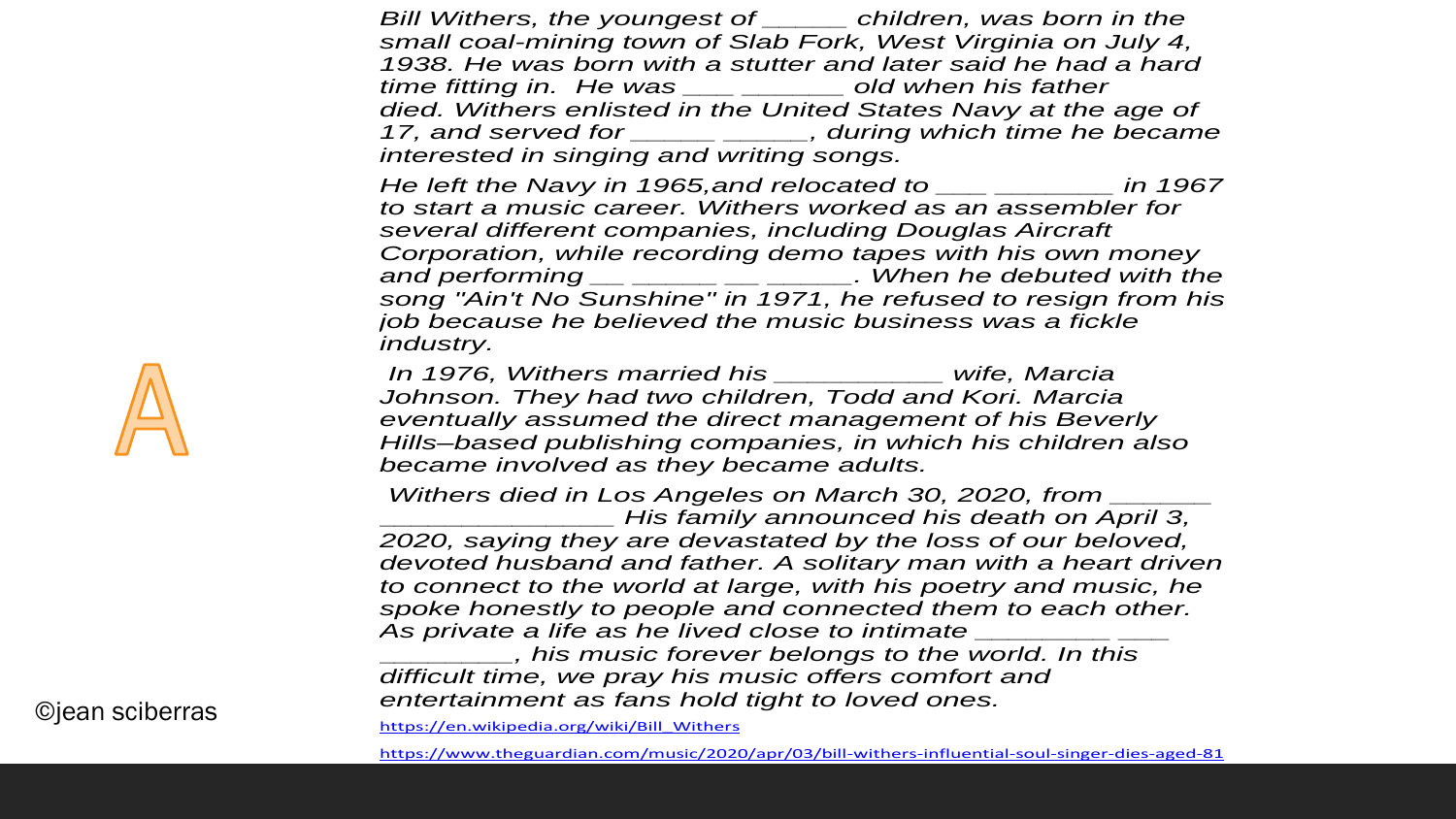*Bill Withers, the youngest of six children, was born in the small coal-mining town of Slab Fork, West Virginia on \_\_\_\_ \_\_\_\_* 

*\_\_\_\_. He was born with a stutter and later said he had a hard time fitting in. He was 13 years old when his father died. Withers enlisted in the United States Navy at the age \_\_* 

*\_\_\_\_\_, and served for nine years, during which time he became interested in singing and writing songs.* 

*He left the Navy \_\_ \_\_\_\_\_,and relocated to Los Angeles in 1967 to start a \_\_\_\_\_\_ career. Withers worked as an assembler for several different companies, including Douglas Aircraft Corporation, while recording demo tapes with his own money and performing in clubs at night. When he debuted with the song "Ain't No Sunshine" \_\_\_ \_\_\_\_\_, he refused to resign from his job because he believed the music business was a fickle industry.* 

*In 1976, Withers married his second wife, Marcia Johnson. They had \_\_\_\_\_\_\_ children, Todd and Kori. Marcia eventually assumed the direct management of his Beverly Hills–based publishing companies, in which his children also became involved as they became adults.* 

*Withers died in Los Angeles on March 30, 2020, from heart complications. His family announced his death on April 3, 2020, saying they are devastated by the loss of our beloved, devoted husband and father. A solitary man with a heart driven to connect to the world at large, with his poetry and music, he spoke \_\_\_\_\_\_\_\_\_\_ to people and connected them to each other. As private a life as he lived close to intimate family and friends, his music forever belongs to the world. In this difficult time, we pray his music offers* 

*\_\_\_\_\_\_\_\_\_\_\_\_\_\_ as fans hold tight to loved ones.*

https://en.wikipedia.org/wiki/Bill\_Withers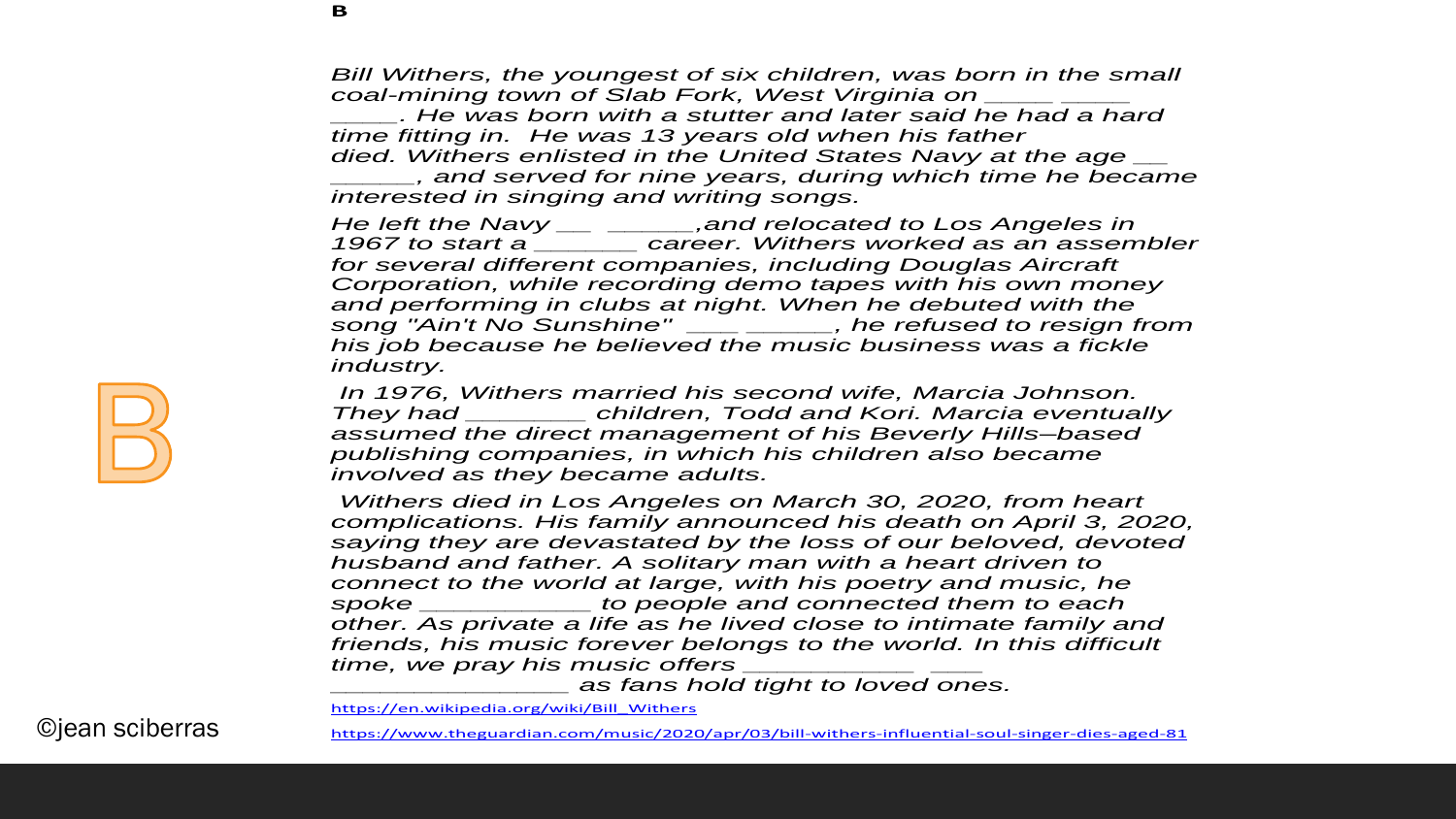*Bill Withers, the youngest of six children, was born in the small coal-mining town of Slab Fork, West Virginia on July 4, 1938. He was born with a stutter and later said he had a hard time fitting in. He was 13 years old when his father died. Withers enlisted in the United States Navy at the age of 17, and served for nine years, during which time he became interested in singing and writing songs.* 

*He left the Navy in 1965,and relocated to Los Angeles in 1967 to start a music career. Withers worked as an assembler for several different companies, including Douglas Aircraft Corporation, while recording demo tapes with his own money and performing in clubs at night. When he debuted with the song "Ain't No Sunshine" in 1971, he refused to resign from his job because he believed the music business was a fickle industry.* 

*In 1976, Withers married his second wife, Marcia Johnson. They had two children, Todd and Kori. Marcia eventually assumed the direct management of his Beverly Hills–based publishing companies, in which his children also became involved as they became adults.*

*Withers died in Los Angeles on March 30, 2020, from heart complications. His family announced his death on April 3, 2020, saying they are devastated by the loss of our beloved, devoted husband and father. A solitary man with a heart driven to connect to the world at large, with his poetry and music, he spoke honestly to people and connected them to each other. As private a life as he lived close to intimate family and friends, his music forever belongs to the world. In this difficult time, we pray his music offers comfort and entertainment as fans hold tight to loved ones.*

https://en.wikipedia.org/wiki/Bill\_Withers

©jean sciberras

https://www.theguardian.com/music/2020/apr/03/bill-withers-influential-soul-singer-dies-aged-81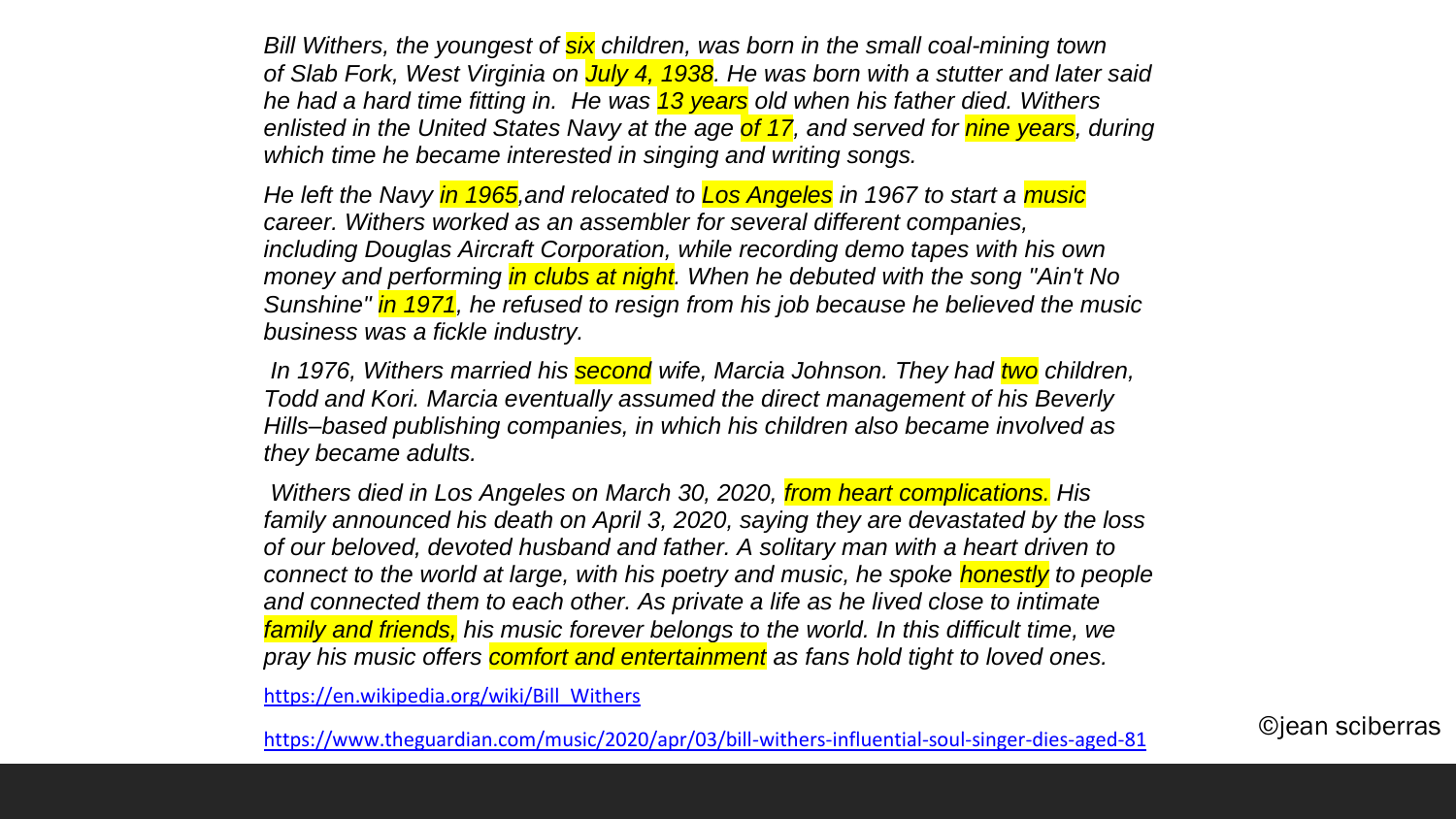## *Ain't no sunshine*

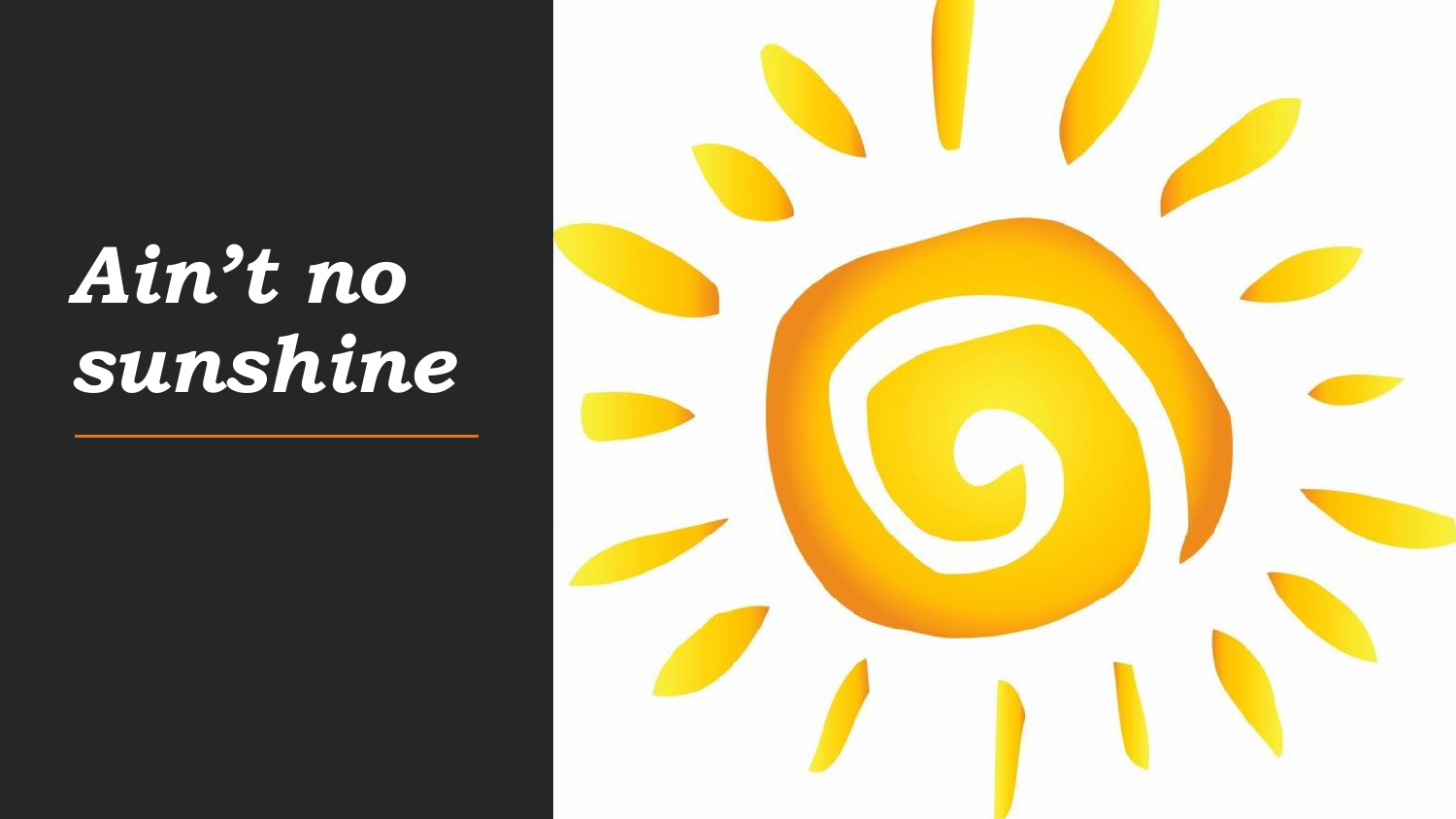Ain't no sunshine when she's gone. It's not (1) when she's away. Ain't no sunshine when she's gone And she's always gone too (2) anytime she goes away.

Wonder this time where she's gone, Wonder if she's gone to (3)\_\_\_\_\_\_\_\_\_\_\_\_\_ Ain't no sunshine when she's gone And this (4)\_\_\_\_\_\_\_\_\_\_\_\_\_\_ just ain't no home anytime she goes away.

And I know, I know, I know, I know, I know, I know, I know, I know, I know, I know, I know, I know, I know, I know, I know, I know, I know, I know, I know, I know, I know, I know, I know, I know, I know, I know

Hey,  $I(5)$   $\qquad \qquad$  leave the young thing alone, But ain't no sunshine when she's gone, Ain't no sunshine when she's gone, only (6)\_\_\_\_\_\_\_\_\_\_\_ everyday. Ain't no sunshine when she's gone and this house just ain't no home anytime she goes away.

Anytime she goes away. Anytime she goes away. Anytime she goes away. Anytime she goes away.

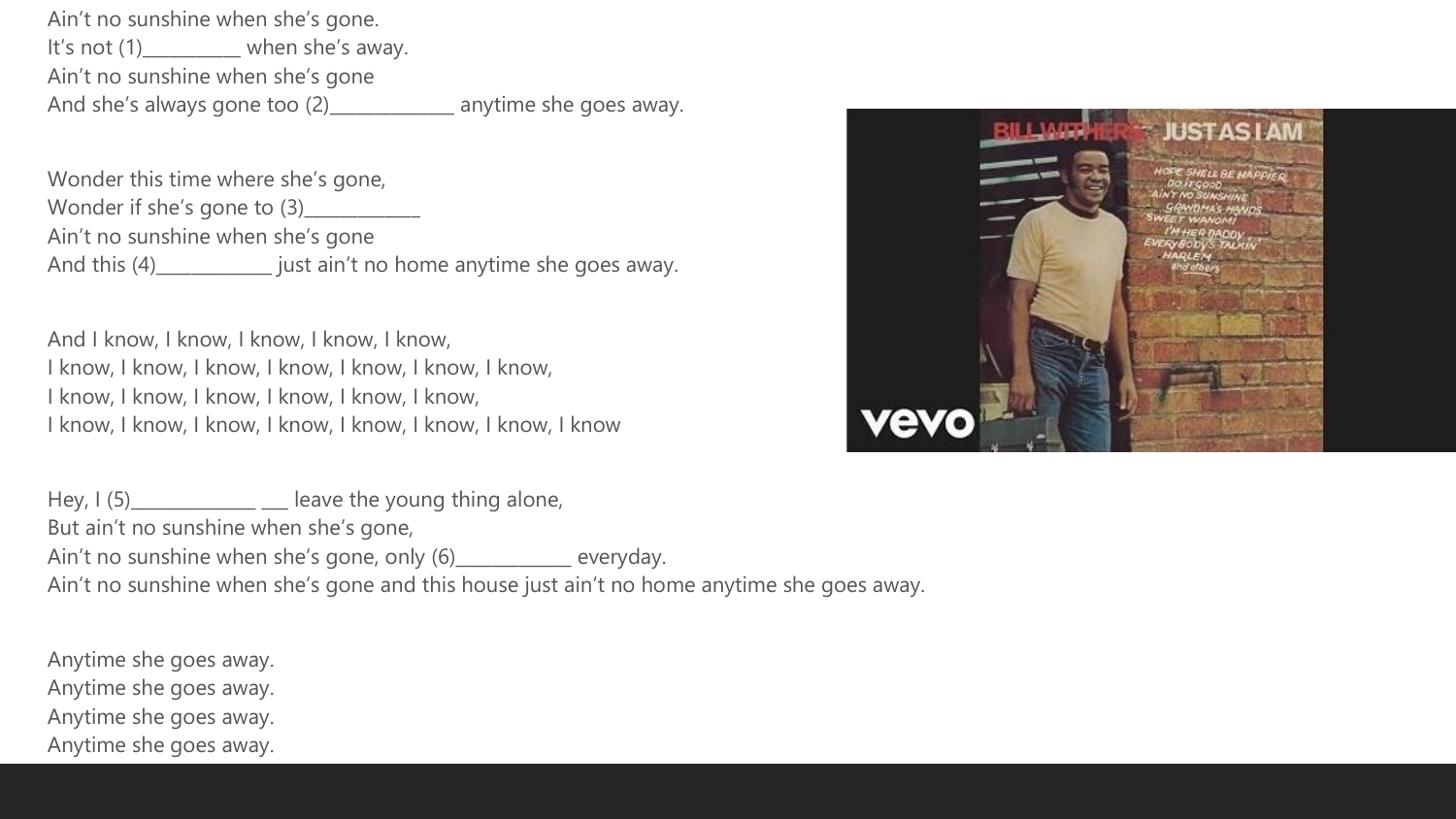Listen for the words to put in the gaps

Stay, darkness, long, warm, house, ought to

- 1. Warm
- 2. Long
- 3. Stay
- 4. House
- 5. Ought to
- 6. Darkness

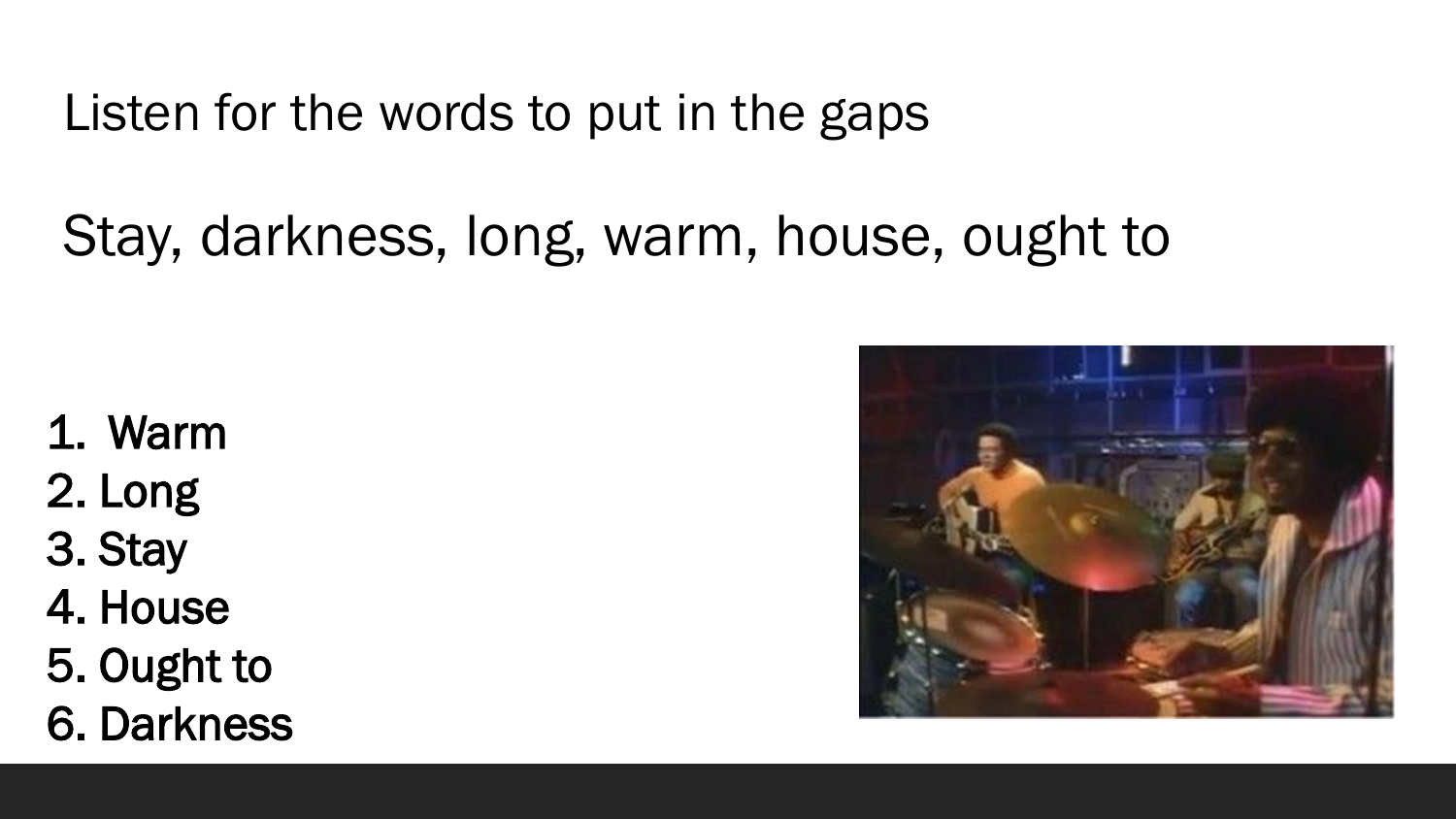- What day of the week did he die on?
- How many different songs did we listen to?
- Where did he work before he became famous?
- What kind of plane did he work on?



https://www.youtube.com/watch?v=t\_cLQt99O5o

#### Pick any five words that you hear and like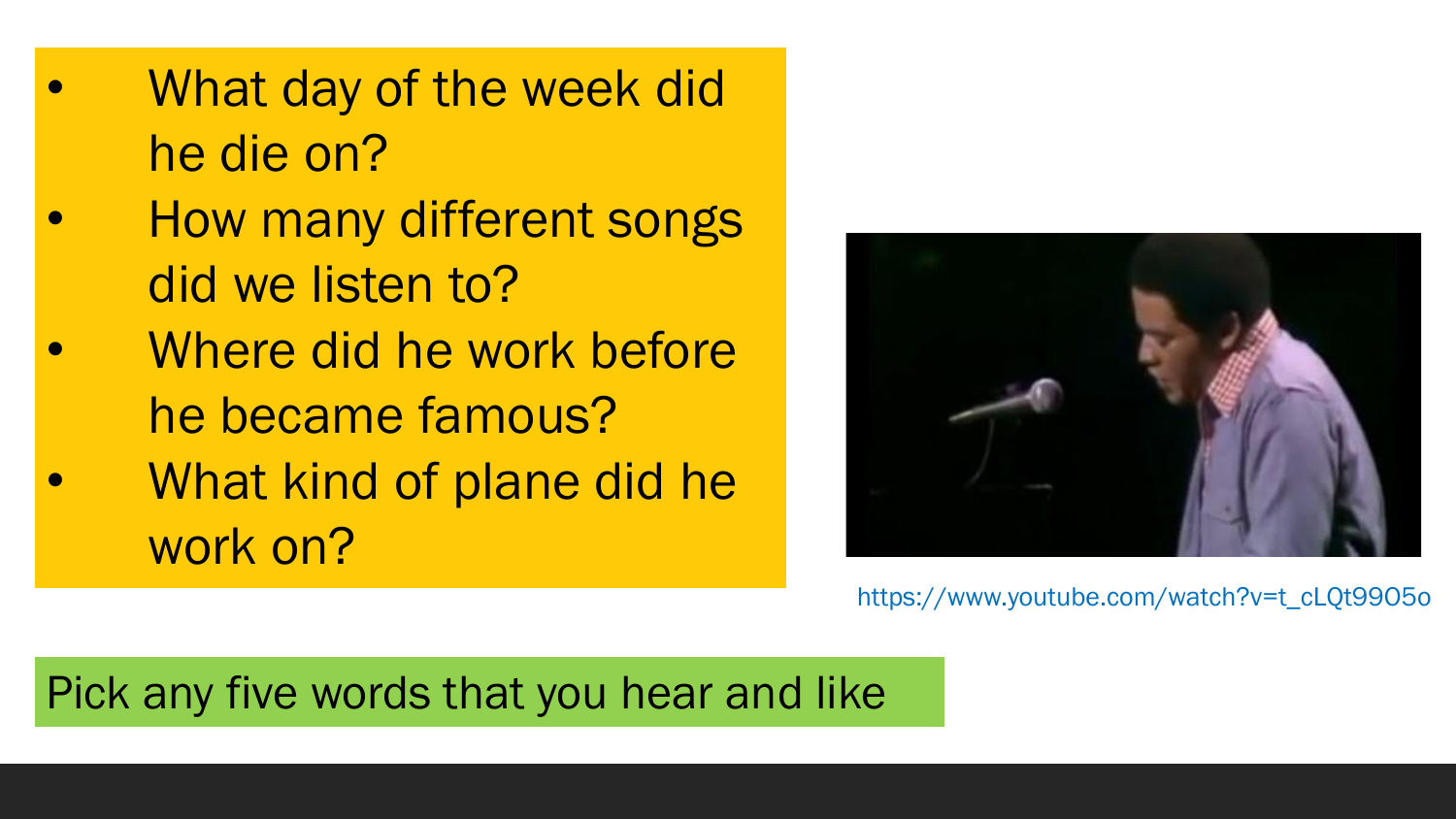